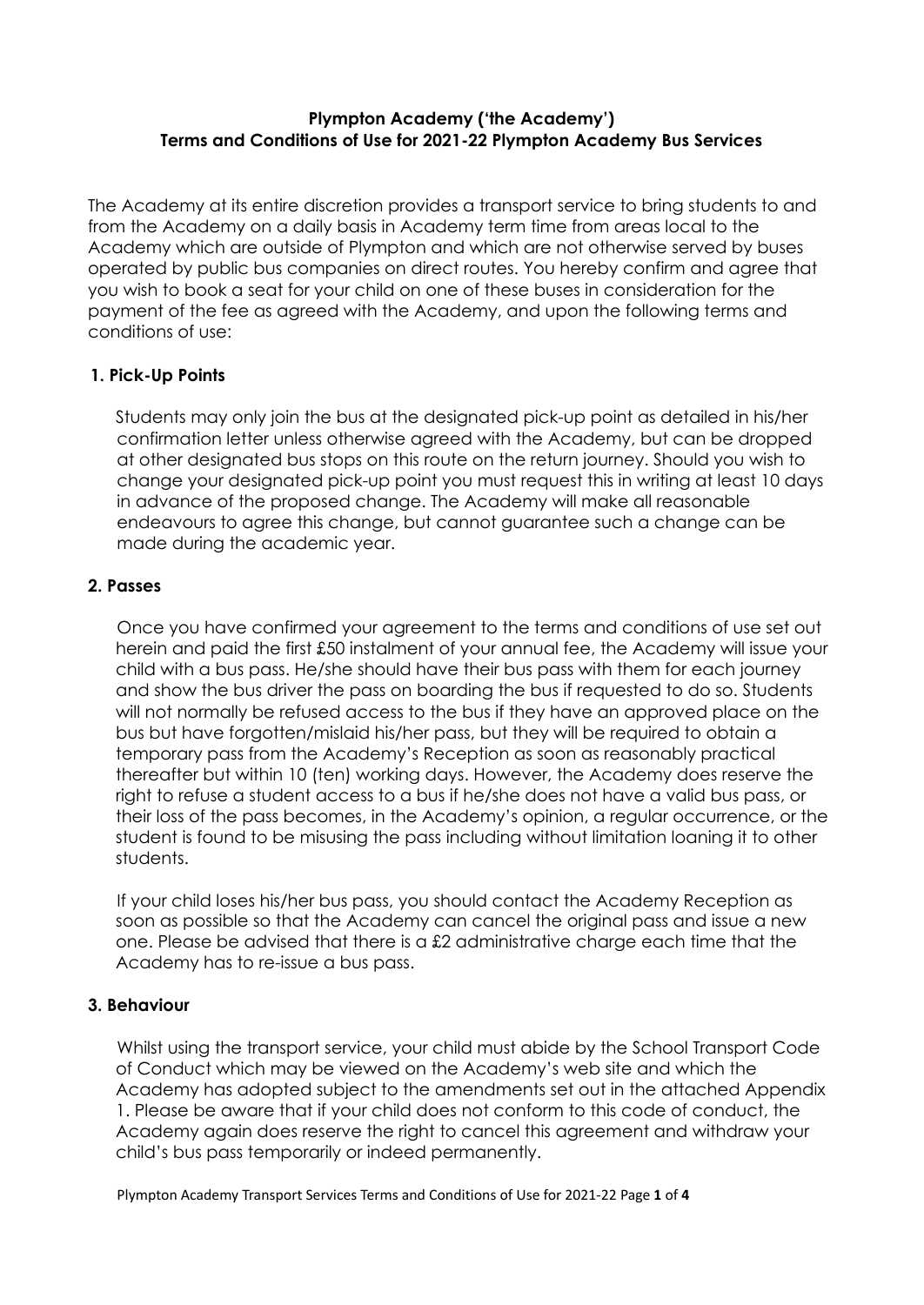### **4. Responsibility For Safety and Attendance**

Please note that it is your responsibility to ensure that your child travels safely to and from the pick up/drop off points. You must make such arrangements as you feel are necessary to deliver or pick up your child to and from the bus. Neither the bus driver nor the Academy are responsible for your child if you are not there to deliver them to the bus or to meet them from the bus and you should make alternative arrangements in the event that you are going to be delayed or unable to meet them.

As a rule the buses leave the Academy at 15.15pm. It is your child's responsibility to ensure that they catch the bus on time. If they miss the bus, alternative arrangements will need to be made by you to pick up your child from the Academy so please discuss arrangements with your child in the event that this occurs.

Please note that notwithstanding the arrangements set out in this agreement, it is your responsibility under the Education Act 1996 to ensure your child attends school regularly.

Should the bus be delayed for any reason during the course of its journey, any student already on the bus must remain on the bus at all times. Students not already on the bus should wait at their pick-up point until the bus arrives or until the Academy otherwise notify you that the bus has been cancelled or an alternative source of transport has been arranged by the Academy. Bus drivers will be issued with an Academy mobile phone for use in such an emergency.

#### **5. Fees and Payment**

Details of the termly fee for the bus service for the academic year ending July 2022 are available from the Academy. Fees due from you will be added to your child's ParentPay account at the start of the year. You can pay these fees at any time in advance or during the term via Parentpay in whatever instalments you determine, but all amounts due for a term must be settled by the end of the term in question. So for example, all sums due for the Autumn 2021 term must be settled by 18 December 2022.

Please note that the Academy does reserve the right to terminate your child's right to use this bus service with immediate effect if sums owing are not settled by the end of the term in which they become due. The Academy also reserves the right at its entire discretion to take such legal action as may be necessary to pursue as a debt any monies owing at the end of any term.

Should your child cause any wilful damage to the bus of whatsoever nature including without limitation damaging seats or seat-belts, you will be obliged to pay for the reasonable costs of repair to the bus. You will be charged these costs in addition to the termly bus fee.

Subject to clause 7 below, the Academy cannot give any refunds for non-use of the bus for whatever reason.

Should you have any concerns regarding payment, please contact the Academy's Finance Office or email finance@plympton.academy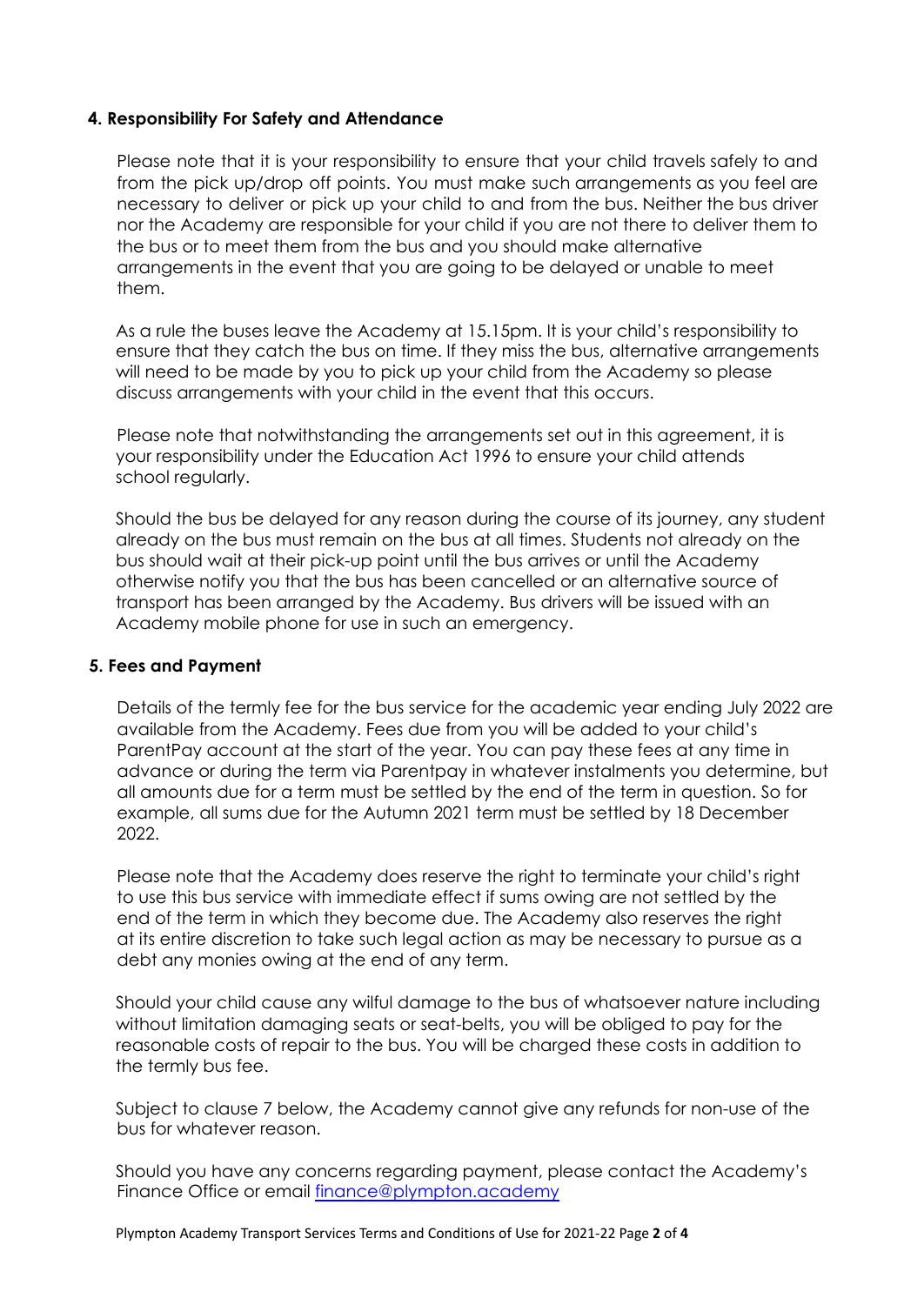# **6. Severe Weather**

Should weather conditions mean that the school is closed, the bus service will not operate. Every effort will be made to advise parents of students using the bus service by text/mobile phone at the time of closure.

#### **7. Termination**

Should you wish to cease using the service at any time before the end of the academic year (i.e. 20 July 2022), you must give a minimum of two weeks' notice either by email to buses@plympton.academy or in writing to Mrs Philpotts, Finance Manager. The Academy will email (or write) to you to acknowledge receipt and to confirm the cessation date. You will remain liable for the cost of your child's use of the service for that term whether they do use the service or not.